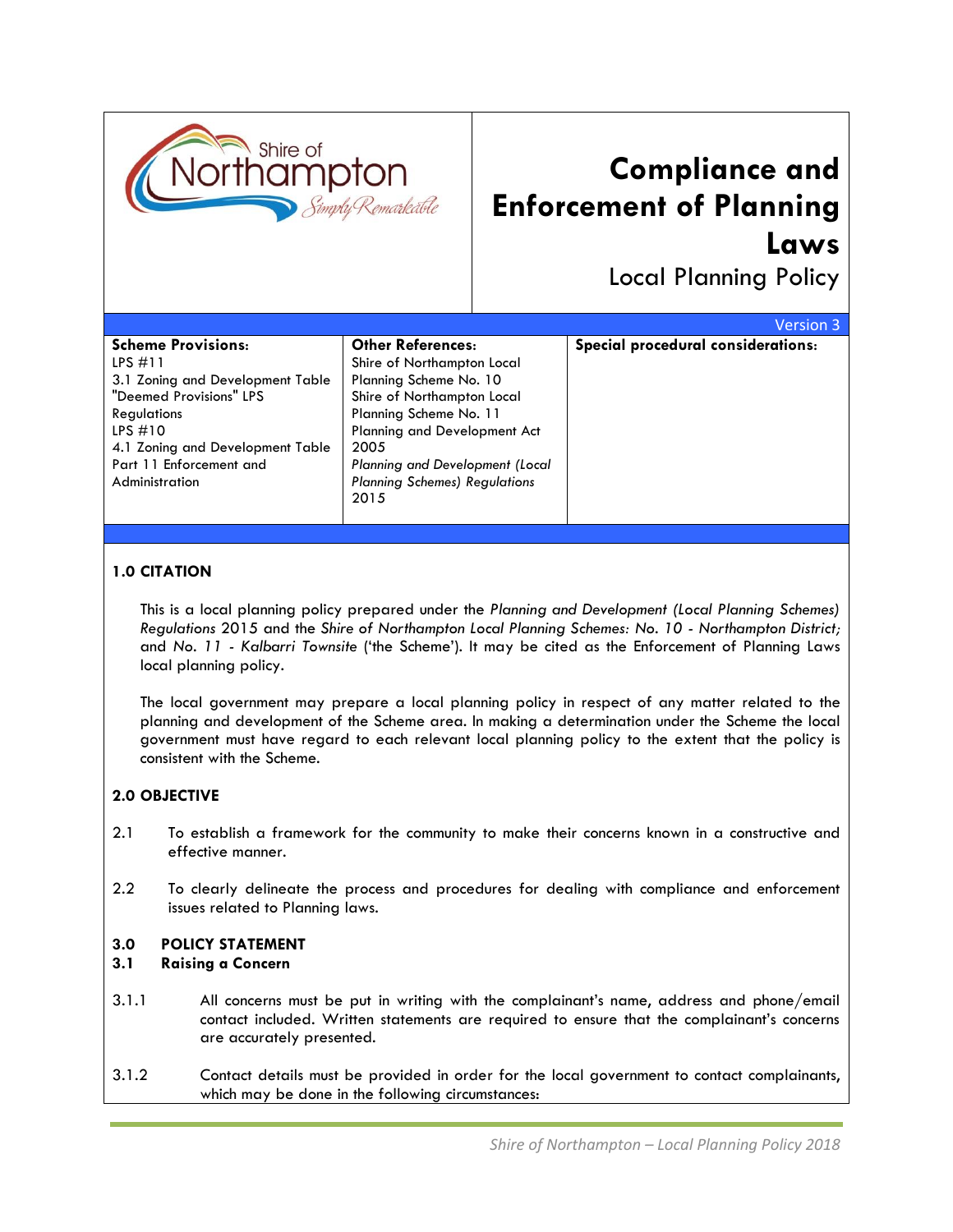- (a) If additional information about the matter is required;
- (b) If it is considered desirable to ask the complainant to monitor the situation in order to obtain additional evidence; and
- (c) Should the concern proceed to legal action, the complainant may be requested to appear as a witness at court proceedings.
- 3.1.3 If a complainant wishes to raise a concern anonymously, then it is treated as a comment and the local government will be unable to advise the complainant of the outcome of the investigation.
- 3.1.4 All concerns will be treated confidentially where appropriate.
- 3.1.5 Concerns will not be dealt with if the local government is of the opinion that:
	- (a) The matter is not considered to have a sufficient impact upon the person aggrieved; or
	- (b) The concern is vexatious or not made in good faith.

### **3.2 Procedure for the Enforcement of Planning Laws**

- 3.2.1 Once a complaint has been investigated and deemed worthy of enforcement action, the following general procedure will be followed. Ultimately, the manner and extent in which the local government takes enforcement action will depend on the nature of the matter and the seriousness of the contravention.
	- (a) Written Warning
		- (i) The local government will write to the offender setting out the breach and advising the offender that if the breach continues (in the case of an unlawful use or condition breach), or if the breach is not remedied (in the case of unlawful 'brick-on-brick' type development), the local government may commence formal enforcement proceedings. A clear timeframe in which action is required on the part of the offender will be included;
		- (ii) If applicable, the written warning will set out the process and timeline in which the offender may apply for retrospective planning approval.
	- (b) Secondary Warning
		- (i) Should the offender not take the prescribed action described in the written warning or apply for retrospective planning approval within the prescribed period, a second written warning shall be issued, informing the offender that should the prescribed action not be completed or application submitted within a clearly defined period, the local government will commence prosecution proceedings without any further notice given.
	- (c) Formal Enforcement
		- (i) Should no action be taken by the end of the prescribed period of the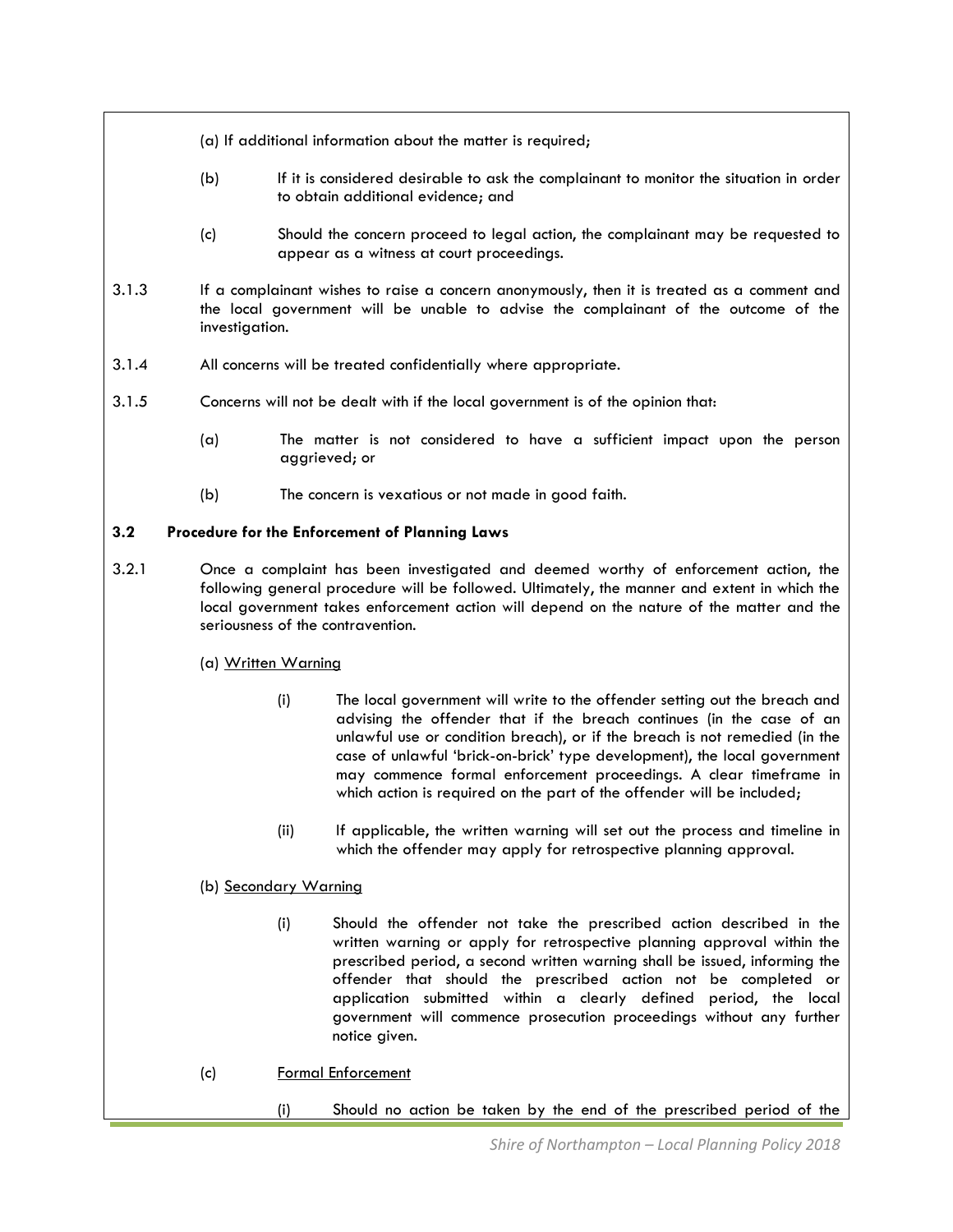second written warning, the local government shall have recourse to the enforcement proceedings defined in the *Planning and Development Act 2005* ("Act"), which include giving formal directions pursuant to section 214 of the Act, commencing prosecution proceedings for an offence pursuant to section 218 of the Act and giving infringement notices pursuant to section 228 of the Act.

- 3.2.2 Section 164 of the Act allows for the local government to grant its approval under a Scheme for development already commenced or carried out. Therefore, where there is discretion under the Scheme to grant retrospective approval for the development, the local government will advise the offender an application for retrospective approval can be made in both the first and second written warnings.
- 3.2.3 The making of an application for retrospective planning approval will not necessarily preclude the local government from commencing formal enforcement proceedings in relation to the breach.
- 3.2.4 Where the local government considers a direction pursuant to section 214 of the Act is appropriate enforcement action for the breach, the Chief Executive Officer will issue a direction to be given to the offender.
- 3.2.5 Where the local government considers an infringement notice is appropriate enforcement action for the breach, a person appointed by the Chief Executive Officer as a designated person for the purposes of section 228 of the Act will issue an infringement notice to the offender.
- 3.2.6 Where the local government considers prosecution proceedings are an appropriate enforcement action for the breach, the Chief Executive Officer or an employee of the local government authorised by the Chief Executive Officer will commence prosecution proceedings against the offender.

#### **3.3. Discretion as to the Enforcement of Planning Laws**

- 3.3.1 Formal enforcement proceedings for the enforcement of planning laws include the giving of formal directions pursuant to section 214 of the Act, commencing prosecution proceedings for an offence pursuant to section 218 of the Act and the giving of infringement notices pursuant to section 228 of the Act.
- 3.3.2 Section 214 of the Act empowers a local government to issue a direction where a development or land use has been carried out unlawfully (eg. without planning approval or in contravention of the conditions of a planning approval). The Act is silent in relation to the factors which the local government should consider in determining whether to exercise its discretion to give a direction and, if it decides to give a direction, as to its terms.
- 3.3.3 Whilst it may be correct to say that there is a general duty imposed on a local government to enforce laws for which it is responsible, that general duty is not absolute. The facts of a particular matter may be such that it is simply not reasonable or appropriate for a local government to take enforcement action.
- 3.3.4 The important matters for consideration in the exercise of discretion to commence formal enforcement proceedings are:
	- (a) It is in the public interest of the proper and orderly development and use of land that planning law should generally be complied with. It is expected that,